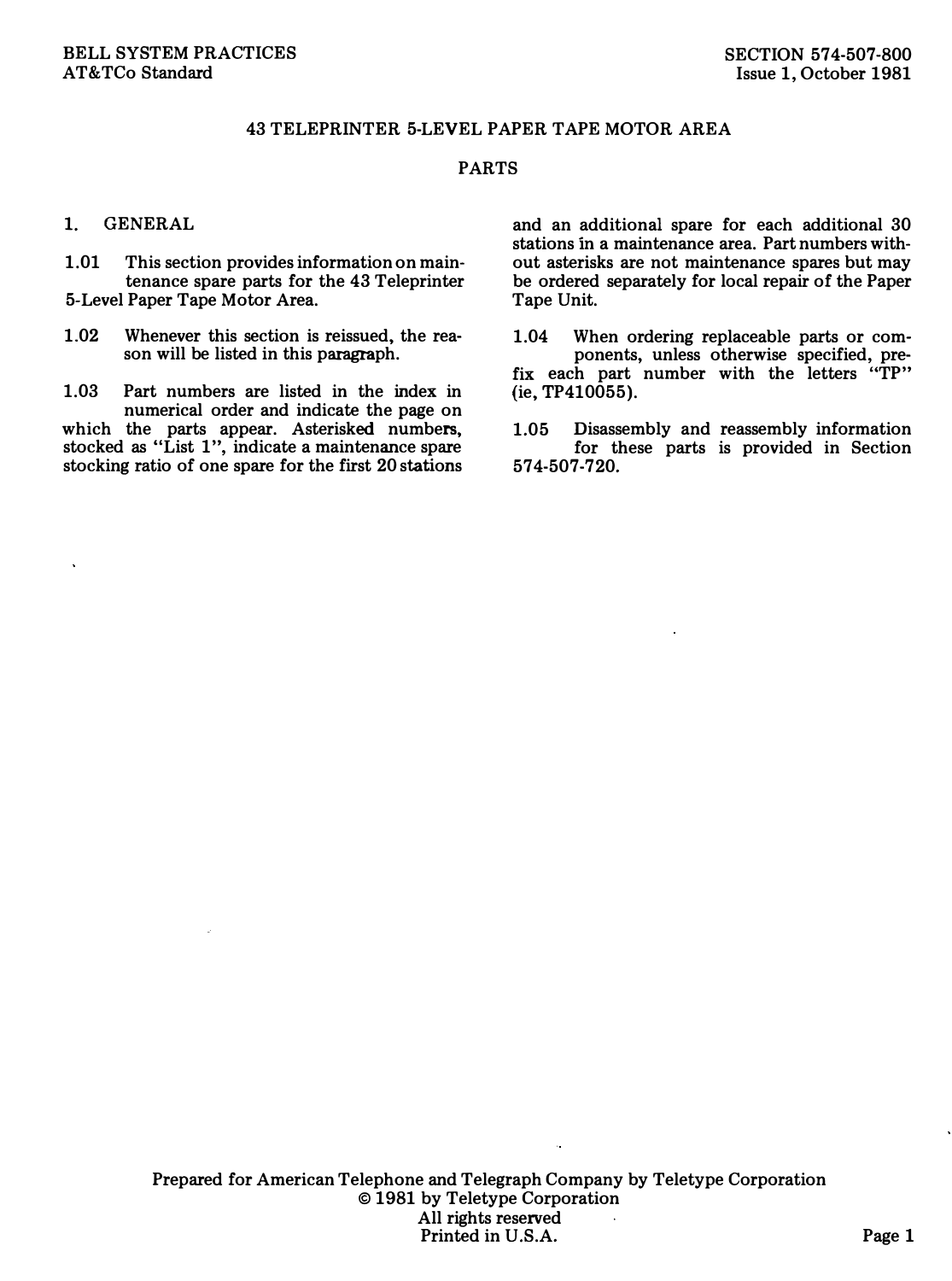**PARTS**  $2.$ 



Motor Area